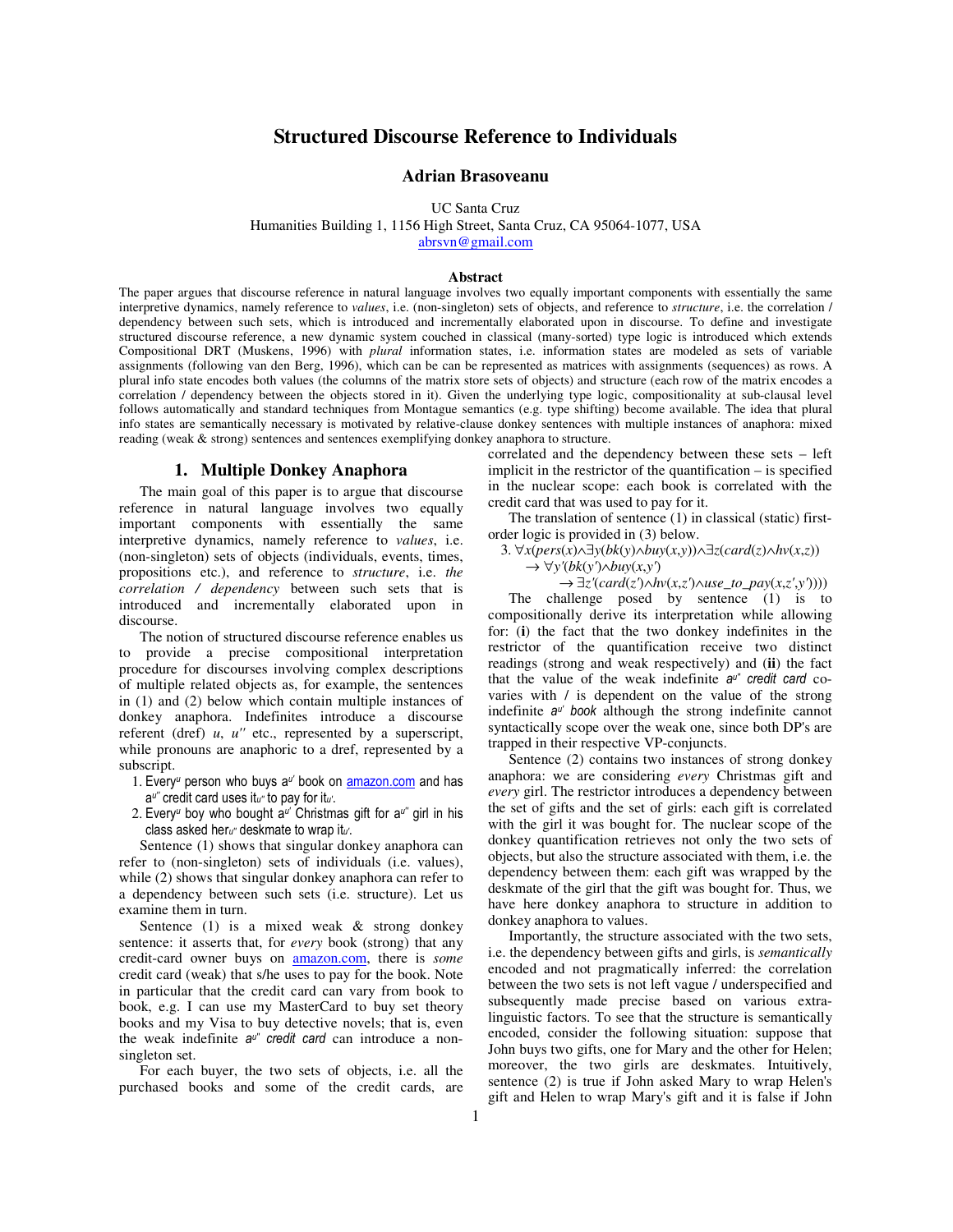asked each girl to wrap her own gift. But, if the relation between gifts and girls were vague / underspecified, we would predict that sentence (2) should be true even in the second situation<sup>1,2</sup>.

## **2. Plural Compositional DRT (PCDRT)**

To give a compositional account of sentences (1) and (2) above – and, in general, of discourses involving complex descriptions of multiple related objects –, I will introduce a new dynamic system couched in classical (many-sorted) type logic which extends Compositional DRT (CDRT – see Muskens, 1996) with: (**i**) plural information states and (**ii**) selective generalized quantification. The resulting system is dubbed Plural CDRT (PCDRT).

## **2.1. Plural Information States**

The first technical innovation relative to CDRT is that, just as in Dynamic Plural Logic (van den Berg, 1996), information states *I*, *J* etc. are modeled as sets of variable assignments *i*, *j* etc.; such plural info states can be represented as matrices with assignments (sequences) as rows, as shown in (4) below.

| 4. Info State I | . |                                |                       | .        |
|-----------------|---|--------------------------------|-----------------------|----------|
|                 | . | (i.e. <i>ui</i> <sub>l</sub> ) | $v_1$ (i.e. $u'i_1$ ) | .        |
|                 |   | $x_2$ (i.e. $u_i$ )            | $y_2$ (i.e. $u'i_2$ ) | $\cdots$ |
|                 |   | 1.e. $ui_3$ )                  | $y_3$ (i.e. $u'_1$ )  | .        |
|                 | . |                                |                       |          |

**Values**: the sets  $\{x_1, x_2, x_3, \text{ Structure: the relation } \{\leq x_1, \text{ } x_2, x_3, \text{ } \text{Structure: } x_4, x_5, x_6, x_7, x_8, x_9, x_1, x_2, x_3, x_4, x_5, x_6, x_7, x_8, x_9, x_1, x_2, x_3, x_4, x_6, x_7, x_8, x_9, x_1, x_2, x_3, x_4, x_6, x_7, x_8, x_9, x_1, x_2, x_3, x_4, x_6, x_7, x$ …} and {*y<sup>1</sup>* , *y<sup>2</sup>* , *y<sup>3</sup>* , …}. *y1*>, <*x<sup>2</sup>* , *y2*>, <*x<sup>3</sup>* , *y3*>, …}.

Plural info states encode discourse reference to both values and structure. The values are the sets of objects that are stored in the columns of the matrix, e.g. a dref *u* for individuals stores a set of individuals relative to a plural info state since *u* is assigned an individual by each assignment (i.e. row). The structure is *distributively* encoded in the rows of the matrix: for each assignment / row in the plural info state, the individual assigned to a dref *u* by that assignment is structurally correlated with the individual assigned to some other dref *u'* by the same assignment.

 $\overline{a}$ 

More precisely, we work with a Dynamic Ty2 logic, i.e. basically with Muskens' Logic of Change (Muskens, 1996), which is based on Gallin's Ty2 (Gallin, 1975). There are three basic types: type *t* (truth-values), type *e* (individuals; variables: *x*, *x'* etc.) and type *s* ('variable assignments'; variables: *i*, *j* etc.). A suitable set of axioms ensures that the entities of type *s* behave as variable assignments (see Muskens, 1996 and chapter **3** in Brasoveanu, 2007 for more details).

A dref for individuals *u* is a function of type *se* from 'assignments'  $i<sub>s</sub>$  to individuals  $x<sub>e</sub>$  (subscripts on terms indicate their type). Intuitively, the individual  $u_{se}$ *i*<sub>s</sub> is the individual that the 'assignment' *i* assigns to the dref *u*.

Dynamic info states *I*, *J* etc. are plural: they are sets of 'variable assignments', i.e. they are terms of type *st*. As shown in (4) above, an individual dref *u* stores a set of individuals with respect to a plural info state *I*, abbreviated as  $uI := \{u_{se}i_s : i_s \in I_{st}\}\$ , i.e.  $uI$  is the image of the set of 'assignments' *I* under the function *u*.

## **2.2. DRS's in PCDRT**

A sentence is interpreted as a Discourse Representation Structure (DRS), i.e. as a relation of type  $(st)$  $((st)t)$  between an input info state  $I<sub>st</sub>$  and an output info state *Jst*.

As shown in (5) below, a DRS is represented as a [**new dref's** | **conditions**] pair, which abbreviates a term of type  $(st)((st)t)$  that places two kinds of constraints on the output info state *J*: (**i**) *J* differs from the input info state *I* at most with respect to the **new dref's** and (**ii**) *J* satisfies all the **conditions**. An example is provided in (6) below.

- 5. [**new dref's** | **conditions**] :=
- $\lambda I_{st}$ ,  $\lambda J_{st}$ . *I*[**new dref's**]*J* ∧ **conditions***J*
- 6.  $[u, u']$  *person* $\{u\}$ , *book* $\{u'\}$ , *buv* $\{u, u'\}$  :=  $\lambda I_{st}$ . $\lambda J_{st}$ . *I*[*u*, *u'*]*J* ∧ *person*{*u*}*J* ∧ *book*{*u'*}*J* ∧ *buy*{*u*, *u'*}*J*.

DRS's of the form [**conditions**] that do not introduce new dref's are *tests* and they abbreviate terms of the form  $\lambda I_{st}$ ,  $\lambda J_{st}$ . *I*=*J*  $\wedge$  **conditions***J*, e.g. [*book*{*u'*}] :=  $\lambda I_{st}$ ,  $\lambda J_{st}$ . *I*=*J* ∧ *book*{*u'*}*J*. The definitions of conditions and new dref's are provided in the following two sections (**2.3** and **2.4**).

- The PCDRT definition of truth is given in (7) below.
- 7. **Truth:** A DRS *D* (of type (*st*)((*st*)*t*)) is *true* with respect to an input info state  $I_{st}$  iff  $\exists J_{st}(DIJ)$ .

#### **2.3. Atomic Conditions**

Atomic conditions (e.g. lexical relations like *buy*{*u*, *u'*}) are sets of plural info states, i.e. they are terms of type (*st*)*t*, and they are *unselectively distributive* with respect to the plural info states they accept, where "unselective" is used in the sense of Lewis (1975). That is, atomic conditions universally quantify over 'variable assignments' – or cases, to use the terminology of Lewis (1975): an atomic condition accepts a plural info state *I* iff it accepts, in a pointwise manner, every single 'assignment' *i* in the info state *I*, as shown in (8) below. The first conjunct in (8), i.e. *I*≠Ø, rules out the (degenerate) case when the universal quantification in the second conjunct  $\forall i_s \in I(\ldots)$ (which encodes unselective distributivity) is vacuously satisfied.

<sup>&</sup>lt;sup>1</sup> Note the similarity between example  $(2)$ , which crucially involves the symmetric relation *deskmate*, and the 'indistinguishable participants' examples in (i) and (ii) below which also involve symmetric relations ( the examples are due to Hans Kamp, Jan van Eijck and Irene Heim – see Heim, 1990, pp. 147-148):

<sup>(</sup>i) If a man shares an apartment with another man, he shares the housework with him.

<sup>(</sup>ii) If a bishop meets a bishop, he blesses him.<br><sup>2</sup> The donkey sentence in (2) does not pose problems for CDRT (or classical DRT / FCS / DPL) – at least to the extent to which CDRT can provide a suitable analysis of possessive definite descriptions like her deskmate. However, as the remainder of this section will show, the donkey sentence in (2) is an important companion to the mixed reading donkey sentence in (1); it is only together that these two sentences provide an argument for extending CDRT with plural information states as opposed to a more conservative extension with discourse referents for sets.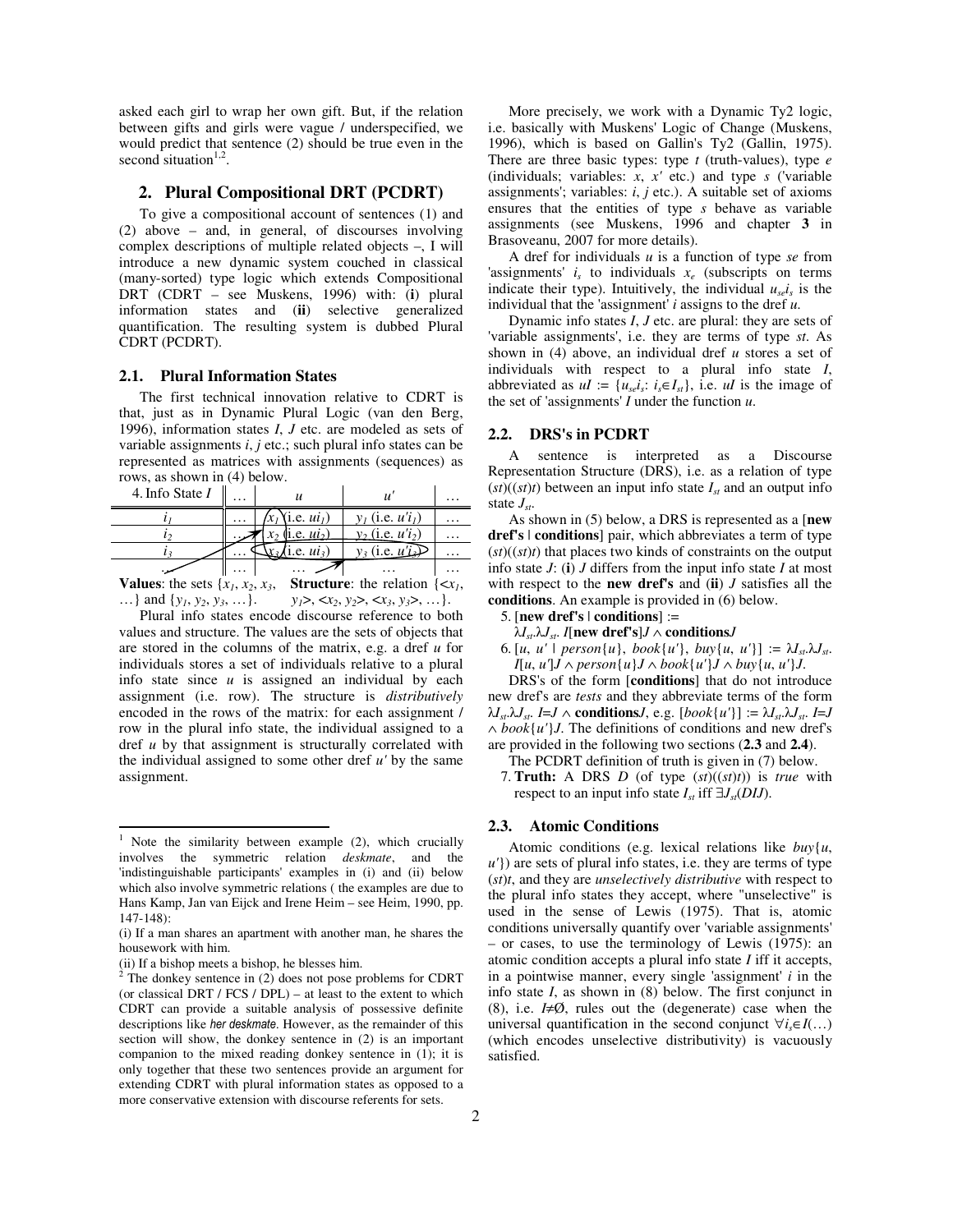#### 8. **Atomic conditions**:

 $R\{u_1, \ldots, u_n\} := \lambda I_{st}.$  *I*≠Ø ∧  $\forall i_s \in I(R(u_1 i, \ldots, u_n i)),$ for any non-logical constant *R* of type  $e^n t^3$ . An info state *I* satisfying condition  $R\{u_1, \ldots, u_n\}$  can

be intuitively depicted by a matrix like (9) below.

| 9. Info state $I$ | $\cdots$ |                           | $\cdots$ |  |
|-------------------|----------|---------------------------|----------|--|
|                   | $\cdots$ | $x_1(=u_1i)$ $x_n(=u_ni)$ |          |  |
|                   |          |                           |          |  |

|          | $R(u_1i, \ldots, u_n i)$ , i.e. $R(x_1, \ldots, x_n)$ |  |               |          |  |  |  |  |
|----------|-------------------------------------------------------|--|---------------|----------|--|--|--|--|
|          | $x_1' (=u_1 i') \dots x_n' (=u_n i')$                 |  |               | $\cdots$ |  |  |  |  |
|          | $x_1$ " $(=u_1i)$ " $\ldots$ $x_n$ " $(=u_ni)$ "      |  |               | .        |  |  |  |  |
| $\cdots$ | $\ldots$ $\vdots$ $\ldots$                            |  | and the state |          |  |  |  |  |
|          | Olivia suositaativa diatulkistiviten tkä daugtatiau.  |  |               | $-1$     |  |  |  |  |

Given unselective distributivity, the denotation of atomic conditions has a lattice-theoretic ideal structure.

10. ℑ is a *complete ideal without a bottom element* (abbreviated as *c*-*ideal*) with respect to the partial order induced by set inclusion  $\subseteq$  on the set  $\wp^{\dagger}(\mathbf{D}_s^{\mathbf{M}})$ , where  $\wp^{\dagger}(\mathbf{D}_s^{\mathbf{M}}) := \wp(\mathbf{D}_s^{\mathbf{M}}) \setminus {\emptyset}$  and  $\wp(\mathbf{D}_s^{\mathbf{M}})$  is the power set of the domain of 'variable assignments' of the model *M*, iff: (**i**)  $\Im \subseteq \mathcal{P}^+(D_s^M)$ ; (**ii**)  $\Im$  is closed under non-empty subsets and under arbitrary unions.

11. For any c-ideal  $\Im$ ,  $\Im = \wp^+(\cup \Im)$ , i.e. c-ideals are

complete Boolean algebras without a bottom element. The definition of atomic conditions in (8) above ensures that they always denote c-ideals (in the atomic lattice  $\wp(\mathbf{D}_s^M)$ . We can in fact characterize them in terms of the supremum of their denotation – as in (12) below.

12. **Atomic conditions as c-ideals**: For any constant *R* of type  $e^{nt}$  and sequence of dref's  $\langle u_1, ..., u_n \rangle$ , let  $\mathbb{I}(R)$ ,  $\langle u_1, \ldots, u_n \rangle$  :=  $\lambda i_s$ .  $R(u_1 i, \ldots, u_n i)$ , abbreviated  $R^k$ whenever the sequence  $\langle u_1, \ldots, u_n \rangle$  can be recovered from context. Then,  $R\{u_1, ..., u_n\} = \wp^{\dagger}(\mathbb{I}^R)^4$ .

The fact that atomic conditions denote c-ideals endows the PCDRT notion of dynamic meaning with a range of desirable formal properties – see for example the simplified definition of DRS's in (17) below.

## **2.4. New Discourse Referents**

Consider first the CDRT notion of random assignment of value to a dref *u*, symbolized as [*u*] and defined as shown in (13) below (for more discussion, see Muskens, 1996 and chapter **3** in Brasoveanu, 2007).

13.  $[u] := \hat{\lambda} i_s \cdot \lambda j_s$ .  $\forall v_{se}(\textbf{udref}(v) \land v \neq u \rightarrow v \neq v j)$ 

The problem raised by the definition of new dref introduction in PCDRT is how to generalize (13), which relates single 'variable assignments'  $i<sub>s</sub>$  and  $j<sub>s</sub>$ , to a relation between sets of 'variable assignments' (i.e. plural info states)  $I_{st}$  and  $J_{st}$ . The PCDRT definition of new dref introduction (or: random assignment of value to a dref *u*) is based on the pointwise definition in (13), as shown in  $(14)$  below<sup>5</sup>.

14. **New dref's in PCDRT**: [*u*] :=

 $\ddot{ }$ 

 $\lambda I_{st}$ ,  $\lambda J_{st}$ .  $\forall i_s \in I(\exists j_s \in J(i[u]j)) \land \forall j_s \in J(\exists i_s \in I(i[u]j))$ 

The definition in (14) treats the structure and value components of a plural info state in parallel, since we nondeterministically introduce both of them, namely: (**i**) some new values for *u* and, also, (**ii**) some new structure associating the *u*-values and the values of any other (previously introduced) dref's *u'*, *u''* etc.<sup>6</sup>

The fact that the PCDRT definition of new dref introduction treats the dynamics of value and structure in parallel distinguishes it from most dynamic systems based on plural info states, including van den Berg (1996), Krifka (1996) and Nouwen (2003), which only introduce values non-deterministically, while any newly introduced set of values is *deterministically* associated with a particular structure<sup>7</sup> .

The explicit PCDRT distinction between the two informational components of an info state, i.e. values and structure, and their parallel treatment is motivated both empirically and theoretically.

Empirically, the definition in (14) enables us to account for mixed reading donkey sentences like (1) above. Recall that, intuitively, we want to allow the credit cards to vary from book to book. That is, we want the restrictor of the *every*-quantification in (1) to nondeterministically introduce some set of *u''*-cards and nondeterministically associate them with the *u'*-books and let the nuclear scope filter the non-deterministically assigned values and structure by requiring each *u''*-card to be used to pay for the corresponding *u'*-book.

Theoretically, the PCDRT definition in (14) is the natural generalization of the CDRT definition in (13) insofar as it preserves its formal properties, i.e., just as (13) defines [*u*] as an equivalence relation of type *s*(*st*) between 'variable assignments', (14) defines [*u*] as an equivalence relation of type (*st*)((*st*)*t*) between sets of 'variable assignments' (i.e. between plural info states).

Moreover, the fact that [*u*] is an equivalence relation enables us to simplify the definition of DRS's provided in section **2.2** above as shown in (17) below.

- 15. **PCDRT dynamic conjunction**:
	- $D$ ;  $D' := \lambda I_{st} \lambda J_{st}$ .  $\exists H_{st}(DIH \wedge D'HJ)$ .
- 16.  $[u_1, ..., u_n] := [u_1]; ...; [u_n]$
- 17. **DRS's in terms of c-ideals over relations**: For any DRS  $D := [u_1, ..., u_n \mid C_1, ..., C_m]$ , where the conditions  $C_1$ , ...,  $C_m$  are c-ideals, let  $\mathbb{R}^D := \lambda i_s \lambda j_s$ . *i*[*u<sub>1</sub>*, …, *u<sub>n</sub>*]*j* ∧ *j*∈((∪*C<sub><i>I*</sub>)∩ … ∩(∪*C<sub><i>m*</sub>)</sub>)<sup>8</sup>. Then, *D* :=  $\lambda I_{st}$ , $\lambda J_{st}$ . ∃ $\mathbb{R}_{s(st)} \neq \mathcal{O}(I = \text{Dom}(\mathbb{R}) \wedge J = \text{Ran}(\mathbb{R}) \wedge \mathbb{R} \subseteq \mathbb{R}^D$ ) =  $\lambda I_{st}$ ,  $\lambda J_{st}$ .  $\exists \mathbb{R} \in \mathcal{O}^+( \mathbb{R}^D)$ (*I*=**Dom**( $\mathbb{R}$ )  $\wedge$  *J*=**Ran**( $\mathbb{R}$ ))<sup>9</sup>.

-

<sup>&</sup>lt;sup>3</sup> Where, following Muskens (1996),  $e^n t$  is defined as the smallest set of types such that: (**i**)  $e^{0t}$  := *t* and (**ii**)  $e^{m+1}t$  :=  $e(e^{m}t)$ . <sup>4</sup> Convention:  $\mathcal{O}^+(O_{st}) = O_{(st)t}$ .

<sup>&</sup>lt;sup>5</sup> This definition is equivalent to the definition of random assignment in van den Berg (1994).

<sup>&</sup>lt;sup>6</sup> Definition (14) can be informally paraphrased as: each input 'assignment' *i* has a [*u*]-successor output 'assignment' *j* and, viceversa, each output 'assignment' *j* has a [*u*]-predecessor input 'assignment' *i*. This ensures that we preserve the values and structure associated with previously introduced dref's *u'*, *u''* etc.<br><sup>7</sup> The definition of random assignment in van den Berg (1006)

The definition of random assignment in van den Berg (1996) (see also Krifka, 1996 and Nouwen, 2003), which treats value non-deterministically and structure deterministically, has the basic format in (i) below. See chapter **5** in Brasoveanu (2007) for a detailed comparison between (i) and (14).

<sup>(</sup>i)  $\{u\} := \lambda I_{st} \lambda J_{st}$ .  $\exists X_{et} \neq \emptyset (J = \{j_s: \exists i_s \in I (i[u]j \wedge u j \in X)\}).$ 

<sup>&</sup>lt;sup>8</sup> Where: *i*[ $u_1$ , ...,  $u_n$ ] $j := i([u_1]; \ldots; [u_n])$ *j*. In this case, however, we work with CDRT dynamic conjunction, defined as relation composition over terms of type  $s(st)$ , i.e. [*u*]; [*u*<sup>'</sup>] :=  $\lambda i_s \cdot \lambda j_s$ .  $\exists h_s(i[u]h \wedge h[u']j)$ , where [*u*] and [*u'*] are of type *s*(*st*).

 $^{9}$  Where: **Dom**( $\mathbb{R}$ ) := {*i<sub>s</sub>*:  $\exists j_s(\mathbb{R}ij)$ } and **Ran**( $\mathbb{R}$ ) := {*j<sub>s</sub>*:  $\exists i_s(\mathbb{R}ij)$ }.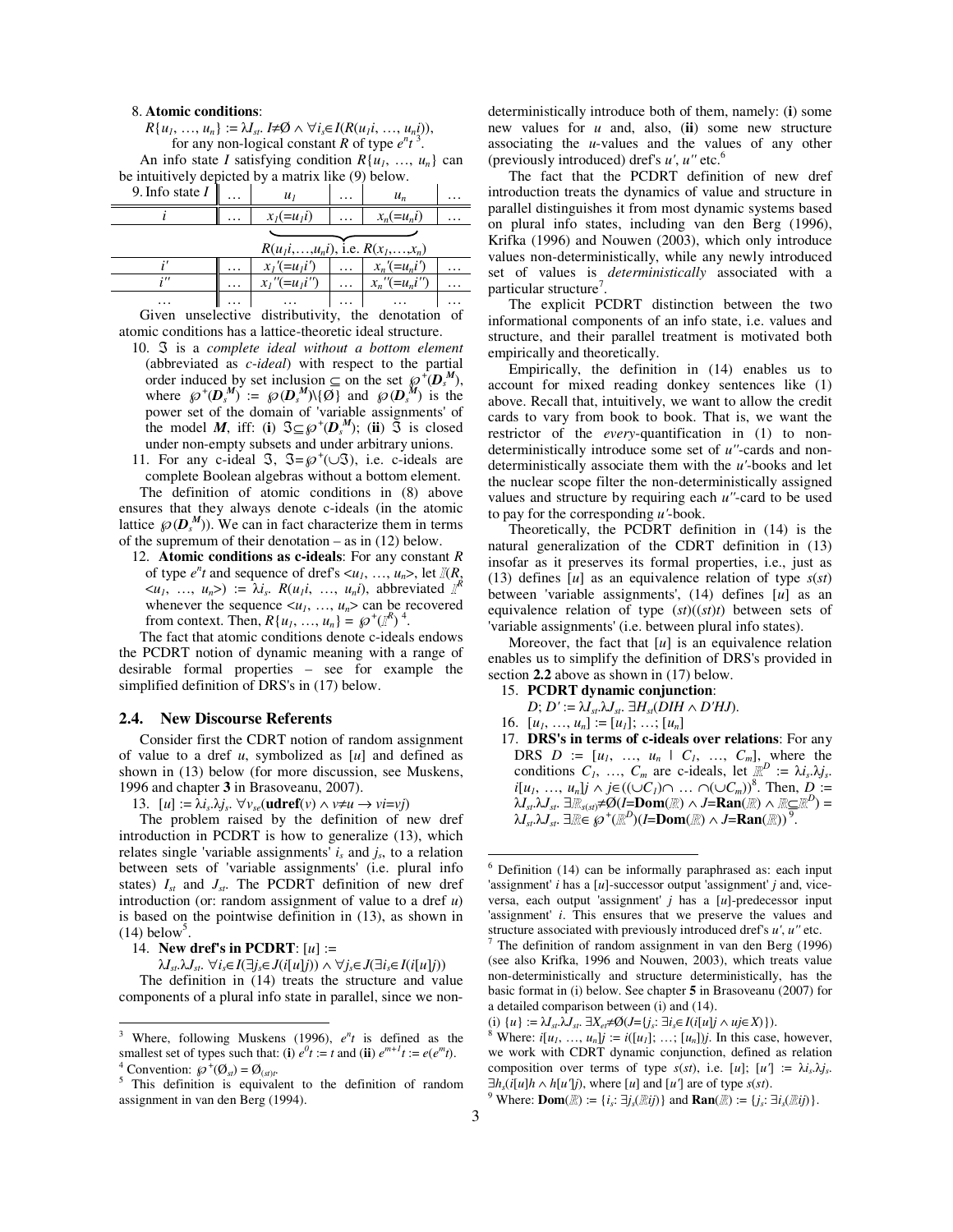With the basic dynamic system now in place, we can turn to the compositional interpretation of indefinites and generalized quantification in PCDRT.

## **2.5. Compositionality**

Given the underlying type logic, compositionality at sub-clausal level follows automatically and standard techniques from Montague semantics (e.g. type shifting) become available.

In more detail, the compositional aspect of interpretation in an extensional Fregean/Montagovian framework is largely determined by the types for the (extensions of the) 'saturated' expressions, i.e. names and sentences. Let us abbreviate them as **e** and **t**.

An extensional static logic identifies **e** with *e* (individuals) and **t** with *t* (truth-values). The denotation of the noun book is of type (et), i.e.  $(et)$ : book  $\rightarrow \lambda x_e$ .  $book_{et}(x)$ . The generalized determiner every is of type (**et**)((**et**)**t**), i.e. (*et*)((*et*)*t*).

We go dynamic with respect to both value and structure by complicating the 'meta-types' **e** and **t**, i.e. by assigning finer-grained meanings to names and sentences. More precisely, PCDRT assigns the following dynamic types to the 'meta-types' **e** and **t**: **t** abbreviates  $(st)$  $((st)t)$ , i.e. a sentence is interpreted as a DRS, and **e** abbreviates *se*, i.e. a name is interpreted as a dref.

The denotation of the noun book is still of type (**et**), as shown in (18) below. A pronoun anaphoric to a dref *u* is interpreted as the Montagovian quantifier-lift of the dref *u* (resulting type: (**et**)**t**), as shown in (19).

18. book  $\sim \lambda v_e$ . [*book*{*v*}]

 $\sim \lambda v_{e}$ , $\lambda I_{st}$ , $\lambda J_{st}$ ,  $I=J \wedge book\{v\}$ 19. it<sub>u</sub>  $\rightarrow \lambda P_{\text{et}} P(u)$ 

Indefinite articles and generalized determiners have denotations of the expected type, i.e. (**et**)((**et**)**t**); these denotations are introduced in the following two sections, i.e. **2.6** and **2.7** respectively.

See Brasoveanu (2007) for the complete definition of: (**i**) the syntax of a fragment of English containing the multiple donkey sentences in (1) and (2) above and (**ii**) its corresponding PCDRT semantics (defined in terms of type-driven translation).

## **2.6. Weak/Strong Indefinites and Maximization**

In PCDRT, indefinites non-deterministically introduce both values and structure, i.e. they introduce *structured sets* of individuals. Pronouns are anaphoric to such sets.

The weak / strong donkey ambiguity is attributed to the indefinite articles; this enables us to give a compositional account of the mixed reading (weak & strong) sentence in (1) because we *locally* decide for each indefinite article whether it receives a weak or a strong reading. The two basic meanings have the format in (20).

20. **weak indef**:  $a^{wk:u} \rightarrow \lambda P_{et} \lambda P_{et}$ . [*u*];  $P(u)$ ;  $P'(u)$ **strong indef**:  $a^{str:u} \sim \lambda P_{et} \lambda P'_{et}$ .  $\mathbf{max}^u(P(u); P'(u))$ 

The only difference between a weak and a strong indefinite article is the presence vs. absence of a maximization operator **max**. We can therefore think of the singular indefinite article as *underspecified* with respect to the presence / absence of this operator: the decision to introduce it or not is made online depending on the discourse and utterance context of a particular donkey sentence – much like aspectual coercion<sup>10</sup> or the selection of a particular type for the denotation of an expression $11$ are context-driven online processes.

The **max** operator, defined in (21) below, ensures that, after we process a strong indefinite, the output plural info state stores with respect to the dref *u* the *maximal* set of individuals satisfying both the restrictor dynamic property *P* and the nuclear scope dynamic property *P'*. In contrast, a weak indefinite will non-deterministically store *some* set of individuals satisfying its restrictor and nuclear scope.

21. **max**<sup>*u*</sup>(*D*) :=

 $\lambda I_{st}$ ,  $\lambda J_{st}$ . ([*u*]; *D*)*IJ*  $\wedge \forall K_{st}$ (([*u*]; *D*)*IK*  $\rightarrow \mu K \subseteq \mu J$ ), where *D* is a DRS of type  $\mathbf{t} := (st)((st)t)$ 

The first conjunct in (21) introduces *u* as a new dref (by [*u*]) and makes sure (by *D*) that each individual in *uJ* 'satisfies' *D*, i.e. *uJ* stores *only* individuals that 'satisfy' *D*. The second conjunct enforces the maximality requirement: any other set *uK* obtained by a similar procedure (i.e. any other set of individuals that 'satisfies' *D*) is included in *uJ*, i.e. *uJ* stores *all* the individuals that satisfy *D*. The DRS  $max<sup>u</sup>(D)$  can be thought of as dynamic λ-abstraction over individuals: the 'abstracted variable' is the dref *u*, the 'scope' is the DRS *D* and the result of the 'abstraction' is a set of individuals *uJ* containing *all* and *only* the individuals that 'satisfy' *D*. Thus, **max** together with plural info states and unselective distributivity (contributed by atomic conditions) enables us to 'λ-abstract' over both values and structure.

I conclude this section by showing how we can simplify updates in which one **max** operator occurs within the scope of another – see (22) below. Updates of the form  $\max^{u}(\hat{D}; \max^{u'}(D'))$  occur fairly frequently in the PCDRT translations of natural language discourses (see for example sentence (2) above, which is translated in (26) below) – and they are difficult to grasp intuitively;  $(22)$ states that we can reduce **max** embeddings to (intuitively clearer) **max** sequences.

22. **Simplifying 'max-under-max' representations**: **max**<sup>*u*</sup>(*D*; **max**<sup>*u*</sup>(*D'*)) = **max**<sup>*u*</sup>(*D*; [*u*<sup>T</sup>]; *D'*); **max**<sup>*u*</sup>(*D'*), if the following two conditions obtain: (i)  $u$  is not reintroduced in *D'* and (ii) *D'* is of the form  $[u_1, ..., u_n]$  $| C_1, ..., C_m |$ , where  $C_1, ..., C_m$  are c-ideals<sup>12</sup>.

#### **2.7. Generalized Quantification**

The PCDRT translation for generalized determiners, provided in (23) below, is of the expected type (**et**)((**et**)**t**). 23. det<sup>u</sup>  $\sim \lambda P_{\text{et}} \lambda P_{\text{et}}$ . [det<sub>*u*</sub>(*P*(*u*), *P'*(*u*))]

The  $\det_u(P(u), P'(u))$  condition, which effectively contains the PCDRT notion of dynamic selective generalized quantification, is defined in (24) below.

24. **det**<sub>*u*</sub>(*D*, *D'*) :=  $\lambda I_{st}$ . *I*≠Ø  $\wedge$  **DET**(*u*[*DI*], *u*[(*D*; *D'*)*I*]), where *D* and *D'* are DRS's of type  $\mathbf{t} := (st)((st)t)$ ,  $u[DI] := \bigcup \{ uJ : ([u \mid \text{unique}\{u\}]; D)IJ \},\$ 

 $\ddot{ }$ 

<sup>10</sup> For example, the iterative interpretation of: (**i**) *John sent a letter to the company for years* or (**ii**) *The light is flashing*.

<sup>&</sup>lt;sup>11</sup> For example, proper names are type-lifted when they are conjoined with generalized quantifiers.

<sup>12</sup> See chapter **5** in Brasoveanu (2007) for the proof.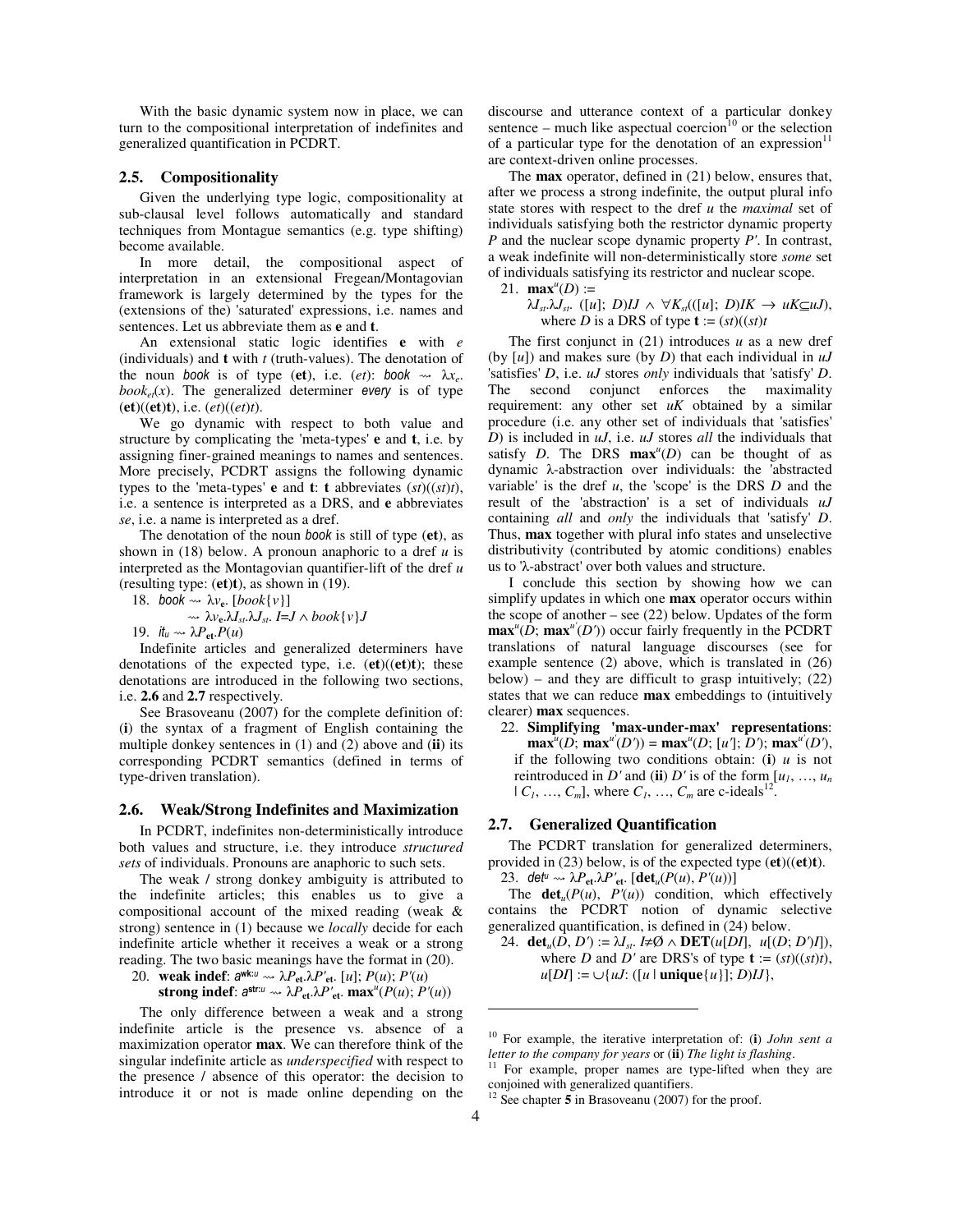**unique**{*u*} :=  $\lambda I_{st}$ . *I*≠Ø  $\wedge \forall i_s \in I \forall i_s' \in I$ (*ui*=*ui'*) and **DET** is the corresponding static determiner.

The inner workings of definition (24) will become clearer in the following section where we work through the PCDRT analyses of the donkey examples in (1) and (2) above. See Brasoveanu (2007) for more discussion and for a comparison with alternative dynamic definitions of generalized quantification.

## **3. Multiple Donkey Anaphora in PCDRT**

The PCDRT analysis of the mixed reading (weak & strong) donkey sentence in (1) is provided in (25) below.

Informally, the update in (25) can be described as follows. After the input info state is updated with the restrictor of the quantification in (1), we will be in a plural info state that stores, for each *u*-person that is a book buyer and a card owner: (**i**) the maximal set of purchased books, stored relative to the dref *u'* (since the indefinite a str:u' book is strong), (**ii**) some non-deterministically introduced set of credit cards, stored relative to the dref *u''* (since the indefinite awk:u" credit card is weak) and, finally, (**iii**) some non-deterministically introduced structure correlating the *u'*-values and the *u''*-values.

The nuclear scope of the quantification in (1) is anaphoric to both values and structure: we test that the non-deterministically introduced values for *u''* and the non-deterministically introduced structure associating *u''* and *u'* satisfy the nuclear scope condition, i.e. we test that, for each 'assignment' in the info state, the *u''*-card stored in that 'assignment' is used to pay for the *u'*-book stored in the same 'assignment'. That is, the nuclear scope elaborates on the structure (i.e. the dependency between *u''* and *u'*) non-deterministically introduced in the restrictor of the quantification.

Note that the pseudo-scopal relation between the strong indefinite astru' book and the weak indefinite awku'' credit card ("pseudo" because, by the Coordinate Structure Constraint, the strong indefinite cannot syntactically take scope over the weak indefinite) emerges as a consequence of the fact that PCDRT uses plural information states, which store and pass on information about both the objects and the dependencies between them that are introduced and elaborated upon in discourse.

As (26) below shows, the PCDRT analysis of sentence (2) is largely parallel to the analysis of sentence (1).

By the time we are done processing the restrictor of the quantification in (2), we will be in a plural info state that stores both values and structure, i.e., for each particular *u*-boy, we will have: (**i**) the maximal set of gifts that the boy bought for some girl, stored relative to dref *u'*, (**ii**) the maximal set of girls for which the boy bought a gift, stored relative to dref *u''*, and (**iii**) the structure associating the *u'*-values and the *u''*-values, i.e., for each 'assignment' in the plural info state, the *u'*-gift stored in that 'assignment' was bought for the *u''*-girl stored in the same 'assignment'.

on the structured dependency between the two sets of values (gifts and girls) introduced in the restrictor.

The reader can check that, based on the PCDRT definition of truth in (7) above, the compositionally derived representations in (25) and (26) below assign the intuitively correct truth-conditions to  $(1)$  and  $(2)^{13}$ .

25.  $[every_u([pers\{u\}]; \max^u([bk\{u'\}, buy\{u, u'\}]);$  [*u''* | *card*{*u''*}, *hv*{*u*, *u''*}], [*use\_to\_pay*{*u*, *u'*, *u''*}])] 26.  $[every_u([boy{u})]; max^u([gift{u}$ 

**max**<sup>*u*</sup>([*girl*{*u''*}, *buy\_for*{*u*, *u'*, *u''*}])), **max***u'''*([*deskmate*{*u'''*}, *of*{*u'''*, *u''*}]); [**unique***u''*{*u'''*}]; [*ask\_to\_wrap*{*u*, *u'''*, *u'*}])]

In particular, the PCDRT truth-conditions for (1) are basically identical to the classical (static) first-order formula in (3) above.

#### **4. Comparison with Other Approaches**

PCDRT differs from previous dynamic and static approaches in three general respects.

The first difference is conceptual: PCDRT explicitly embodies the idea that reference to *structure* is as important as reference to *value* and that the two should be treated in parallel (see the definition of dref introduction in section **2.4** above).

The PCDRT analysis of reference to structure as *discourse* reference to structure, i.e. in terms of plural info states, contrasts with the analysis of reference to structure by means of (dref's for) choice and / or Skolem functions. Although such functions could be used to capture (donkey) anaphora to structure, they would have variable arity depending on how many simultaneous anaphoric connections there are. That is, the arity of the functions is determined by the discourse context. It is therefore preferable to encode this context dependency in the database that stores discourse information, i.e. in the info state (as PCDRT does), and not in the representation of a lexical item, i.e. in the pronoun and / or its antecedent.

The second difference is empirical: the motivation for plural information states is provided by *singular* and *intra-sentential* donkey anaphora, in contrast to the previous literature which relies on *plural* and *crosssentential* anaphora (see for example van den Berg, 1996, Krifka, 1996 and Nouwen, 2003 among others).

Intra-sentential donkey anaphora to structure provides a much stronger argument for the idea that plural info states are *semantically* necessary. To see this, consider anaphora to value first: a pragmatic account is plausible for cases of cross-sentential anaphora (e.g. in A man came in. He sat down, the pronoun he can be taken to refer to whatever man is pragmatically brought to salience by the use of an indefinite in the first sentence), but less plausible for cases of intra-sentential donkey anaphora (no

 $\ddot{ }$ 

When we process the nuclear scope of the quantification in (2), we are anaphoric to both values and structure: we require each 'assignment' in the plural info state to be such that the deskmate of the *u''*-girl in that 'assignment' was asked to wrap the *u'*-gift in the same 'assignment'. Thus, yet again, the nuclear scope elaborates

<sup>&</sup>lt;sup>13</sup> The possessive her<sub>u'</sub>u''' deskmate in (2) is analyzed as **max**<sup>*u*</sup>''([*deskmate*{*u'''*}, *of*{*u'''*, *u''*}]); [**unique**<sub>*u''*</sub>{*u'''*}], i.e. as a Russellian definite description that contributes both existence (since we introduce the dref *u'''*) and uniqueness (relativized to *u''*-girls). The *u'''*-uniqueness is a consequence of combining the **max** operator (with scope only over the restrictor of the possessive; cf. the scope of **max** in strong indefinites) and the **unique** condition. See Brasoveanu (2007) for more details.